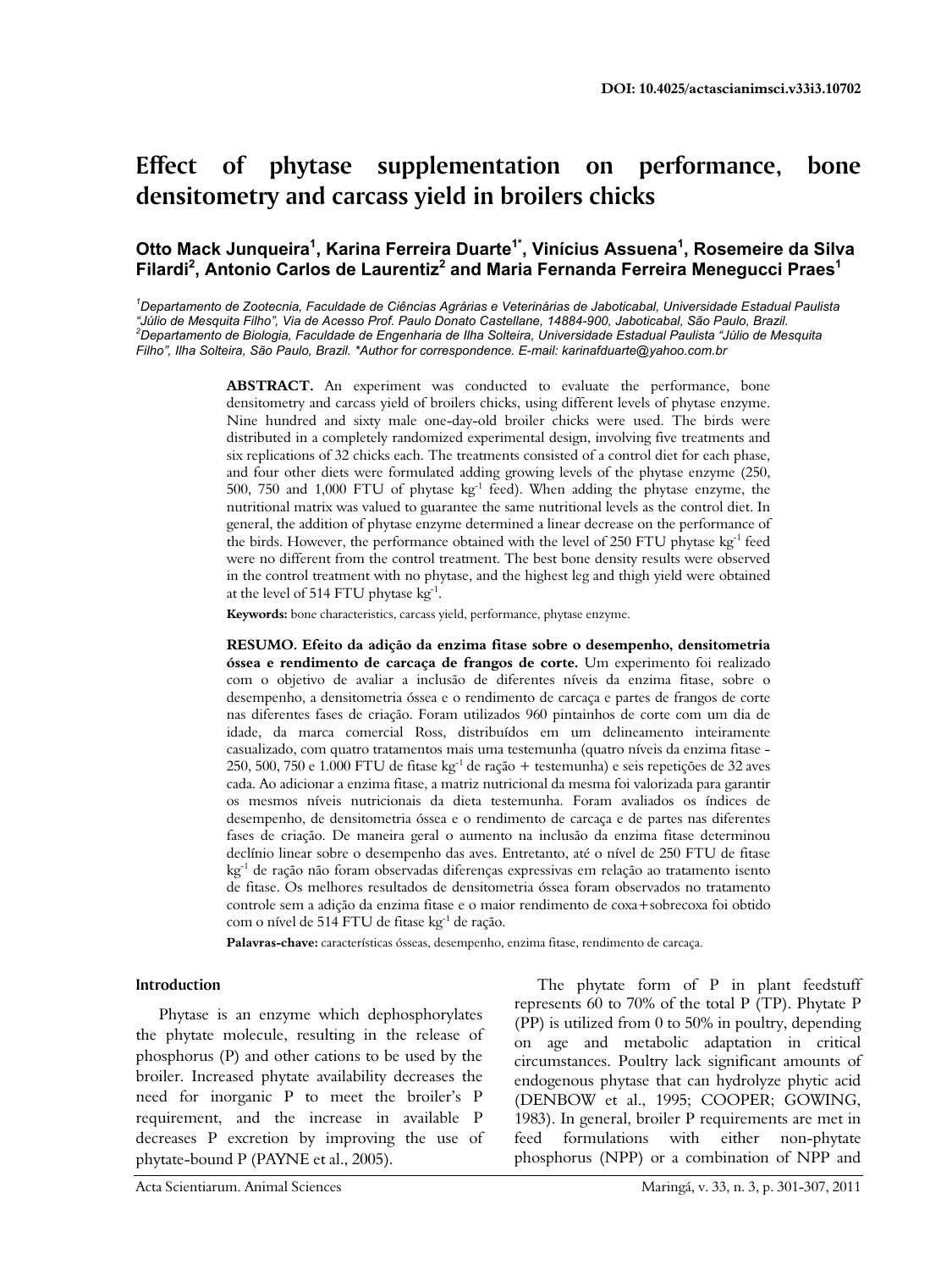released P from PP with a commercial phytase. The dietary addition of feed phosphates not only increases feed and production cost, but may also lead to an increase of soluble P in litter, resulting in the potential for water contamination from excess P in the soil. The maximum utilization of feed PP by poultry with the addition of exogenous dietary phytase should help in reducing the amount of dietary NPP supplementation needed and decrease potential environmental pollution. Phytate can also form complexes with proteins, starch, and metal ions such as calcium, magnesium, iron, and zinc, thereby producing an antinutritional effect (COSGROVE, 1980).

Phytases are found naturally in a number of seeds including cereals, legumes, by-products and other feedstuffs (EECKHOUT; DE PAEPE, 1994; VIVEROS et al., 2000), and in microbial sources (WYSS et al., 1999). Commercial phytases are typically produced using recombinant DNA technology. Supplementation of diets with microbial phytase increases availability of phytate P and Zn in chicks (MOHANNA; NYS, 1999; QIAN et al., 1997; RAVINDRAN et al., 2000; SEBASTIAN et al., 1996). Phytase also increases availability and retention of Ca (QIAN et al., 1996, 1997; SEBASTIAN et al., 1996) and improves absorption and retention of Mg, Cu, and Fe (PALLAUF et al., 1992; SEBASTIAN et al., 1996). In contrast, Roberson and Edwards Jr. (1994) showed that microbial phytase supplementation does not influence Zn retention. Therefore, the aim of this experiment was to evaluate the influence of different levels of dietary phytase on performance and carcass yield in broiler chickens during the starter (1 to 21 days), grower (22 to 42 days), and total (1 to 42 days) rearing phases.

### **Material and methods**

A total of 960 male Ross broilers were reared from 1 to 42 days of age in a conventional broiler house. The experimental period was divided in two phases: starter (1 to 21 days of age) and grower (22 to 42 days of age) rearing periods.

A completely randomized experimental design was applied, including five treatments with six replications of 32 birds each. Treatments consisted of a control diet and four other diets formulated adding growing levels of the phytase enzyme (250, 500, 750 and 1,000 FTU kg<sup>-1</sup> of feed). Phytase nutritional matrix was considered in feed formulation; therefore, all experimental diets contained the same nutritional levels as the control diet.

The experimental diets were based on corn and soybean meal, and were formulated according to the nutritional recommendations and ingredient composition described by Rostagno et al. (2005). Diet composition and nutritional levels fed during the starter (1 to 21 days of age) and grower (22 to 42 days of age) phases are presented in Tables 1 and 2, respectively. Table 2 shows the nutritional matrix of the commercial enzyme product Natuphos® 10000<sup>1</sup> for broilers, as described by the manufacturer for an inclusion of 50 g enzyme ton<sup>-1</sup> feed, ensuring 500 FTU  $kg^{-1}$  of feed.

Weight gain, feed intake and feed conversion ratio were determined for each rearing phase. At the end of the experimental period (42 days of age), the production efficiency index (PEI = [daily weight gain (g) x L  $\frac{1}{2}$  (%)]/(feed conversion ratio x 10)) and livability  $(L \binom{9}{0})$  [total number of birds - (number of dead + culled birds)/total number of birds]) were calculated.

At the end of each experimental phase, ten birds per treatment were sacrificed for collection of the tibiotarsal bone. After removing soft tissues and ligaments, the bones were radiographed to determine bone densitometry. A penetrometer or 12-degree aluminum scale (alloy 6063, ABNT) was used as densitometry reference in the radiographs.

Densitometry readings were carried out after radiographic images were digitalized in an appropriate scanner. Data were stored using the "Image-Pro Plus Media Cybernetics" software program, version 4.1. Readings are expressed in aluminum millimeters (mm Al), according to Louzada et al. (1998).

For processing yield evaluation, 10 birds per pen were randomly selected and wing-banded. After six hours, they were weighed individually at the processing plant, slaughtered, and eviscerated. The yield was obtained for the entire carcass (without feet, head and neck), breast yield, leg and thigh yield, back yield and wing yield.

The obtained results were submitted to analysis of variance using the General Linear Model (GLM) procedure of SAS software package (SAS, 2002). Whenever significant effects (p < 0.05) were determined by analysis of variance, linear and quadratic polynomial regression analyses were carried out, and Tukey's test at 5% probability was performed when significant linear effects were detected.

 $\overline{a}$ 

<sup>&</sup>lt;sup>1</sup>Natuphos® 'Natuphos<sup>®</sup> 10000: commercial brand of the company BASF S/A: Estr. Samuel<br>Aizemberg, 1707 - Bloco C - 2. Andar, São Bernardo do Campo, São Paulo, CEP<br>09851-550.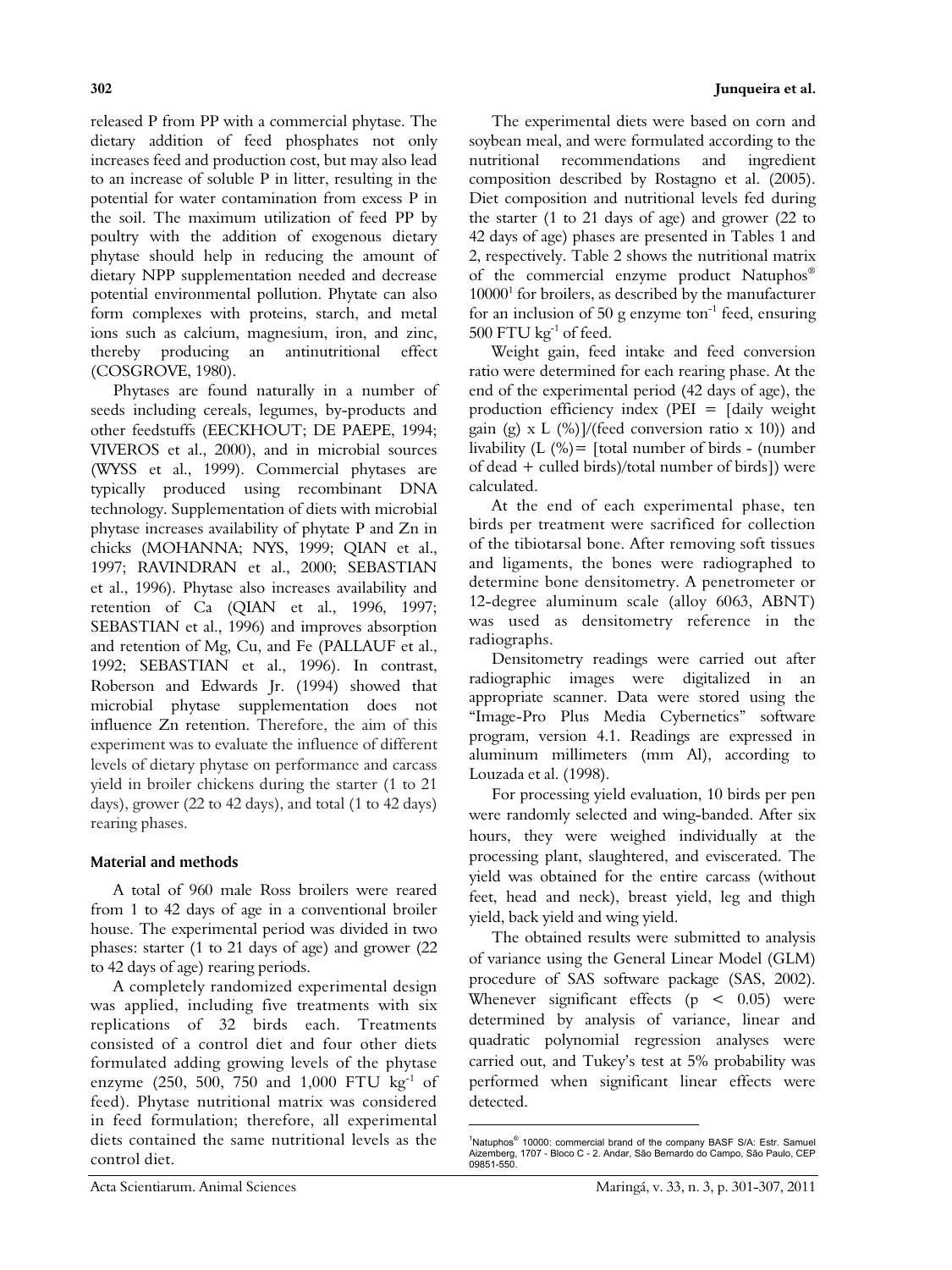#### **Phytase on performance and carcass yield in broilers 303**

**Table 1.** Percentage composition of the experimental diets at the different rearing phases.

|                                         | Phytase inclusion levels (FTU kg <sup>-1</sup> ) |         |         |         |                |         |         |         |         |         |
|-----------------------------------------|--------------------------------------------------|---------|---------|---------|----------------|---------|---------|---------|---------|---------|
| Ingredients $(\%)$                      | Starter phase*                                   |         |         |         | Grower phase** |         |         |         |         |         |
|                                         | Control                                          | 250     | 500     | 750     | 1000           | Control | 250     | 500     | 750     | 1000    |
| Corn, grain                             | 58.6200                                          | 59.8315 | 61.6810 | 62.9145 | 64.2980        | 66.0820 | 67.6155 | 69.1700 | 70.3145 | 71.4610 |
| Soybean meal 45%                        | 35.0900                                          | 34.6650 | 34.0220 | 33.5930 | 33.0370        | 24.4200 | 23.8720 | 23.3210 | 23.0890 | 22.8560 |
| Corn gluten 60%                         | 0.0000                                           | 0.0000  | 0.0000  | 0.0000  | 0.0000         | 3.5000  | 3.5000  | 3.5000  | 3.5000  | 3.5000  |
| Soybean oil                             | 2.6600                                           | 2.0530  | 1.1410  | 0.5330  | 0.0000         | 2.8400  | 2.0800  | 1.3170  | 0.6590  | 0.0000  |
| Dicalcium phosphate                     | 2.0300                                           | 1.7790  | 1.3950  | 1.1380  | 0.7540         | 1.8000  | 1.4870  | 1.1660  | 0.8440  | 0.5220  |
| Limestone                               | 0.7200                                           | 0.7840  | 0.8720  | 0.9310  | 1.0180         | 0.6500  | 0.7300  | 0.8030  | 0.8750  | 0.9470  |
| Vitamin and mineral premix <sup>1</sup> | 0.2000                                           | 0.2000  | 0.2000  | 0.2000  | 0.2000         | 0.1000  | 0.1000  | 0.1000  | 0.1000  | 0.1000  |
| Salt                                    | 0.4500                                           | 0.4560  | 0.4560  | 0.4560  | 0.4560         | 0.4300  | 0.4290  | 0.4290  | 0.4290  | 0.4290  |
| L-lysine                                | 0.0000                                           | 0.0000  | 0.0000  | 0.0000  | 0.0000         | 0.0270  | 0.0340  | 0.0410  | 0.0380  | 0.0350  |
| DL-methionine                           | 0.2300                                           | 0.2290  | 0.2280  | 0.2270  | 0.2270         | 0.1510  | 0.1500  | 0.1480  | 0.1440  | 0.1400  |
| Phytase                                 | 0.0000                                           | 0.0025  | 0.0050  | 0.0075  | 0.0100         | 0.000   | 0.0025  | 0.0050  | 0.0075  | 0.0100  |

<sup>1</sup>Enrichment per kg feed: 8,000 IU vitamin A, 1,800 IU vitamin D3, 12 mg vitamin E, 2 mg vitamin K3, 1 mg vitamin B1, 4 mg vitamin B2, 1 mg vitamin B6, 10 mcg vitamin B12, 0.40 mg folic acid, 0.04 mg biotin, 28 mg niacin, 11 mg calcium pantothenate, 6 mg Cu, 0.10 mg Co, 1 mg I, 50 mg Fe, 65 mg Mn, 45 mg Zn, 0.21 mg Se, 500 mg choline chloride 50%,<br>1400 mg methionine, 60 mg coccidiostat, 12 mg ant sodium, 1.12% total lysine (1.00% digestible), 0.55% total methionine (0.53% digestible), 0.89% iones (0.83% digestible), 0.89% total threonine (0.77% digestible), 0.26% total tryptophan (0.24% digestible), 0.99% total valine (0.89% digestible), 0.86% total isoleucine (0.77% digestible). \*\*Nutritional levels: 3,200 ME (kcal kg-1), 19.00% crude protein, 0.78% calcium, 0.43% available phosphorus, 0.20% sodium, 0.90% total lysine (0.80% digestible), 0.47% total methionine (0.45% digestible), 0.79% total methionine+cystine<br>(0.74% digestible), 0.82% total threonine (

**Table 2.** Nutritional matrix of phytase Natuphos®10000.

| Nutrients                              | Amount    |
|----------------------------------------|-----------|
| Metabolizable energy (kcal $kg^{-1}$ ) | 1,060,000 |
| Crude protein (%)                      | 4,500     |
| Calcium (%)                            | 2,000     |
| Total phosphorus (%)                   | 2,300     |
| Digestible amino acids (%)             |           |
| Lysine                                 | 240       |
| Methionine                             | 20        |
| Cystine                                | 60        |
| Methionine + Cystine                   | 80        |
| Tryptophan                             | 60        |
| Threonine                              | 260       |
| Valine                                 | 316       |
| Isolencine                             | 240       |
| Leucine                                | 416       |
| Arginine                               | 274       |
| Phenylalanine                          | 274       |
| Histidine                              | 118       |

#### **Results and discussion**

The effects of different levels of phytase supplementation on growth performance from 1 to 21 days of age are summarized in Table 3. A negative linear effect was observed of phytase levels ( $p < 0.01$ ) on weight gain ( $\hat{y} = 720.0847 - 0.0592x$ ; R<sup>2</sup> = 98.29) and feed conversion ( $\hat{y} = 1.4161 + 0.0001x$ ; R<sup>2</sup> = 99.32), indicating that by increasing dietary phytase levels, performance declined, and that optimal phytase levels were not achieved for these parameters in the present experiment. The addition of 1,000 FTU of phytase  $\text{kg}^{-1}$  of feed resulted in the worst feed conversion. Only feed intake was not affected by different levels of phytase ( $p > 0.05$ ).

The results of the present experiment are not consistent with those obtained by Murata et al. (2006), who added 750 and 1,000 FTU phytase  $kg^{-1}$ of feed and considered phytase matrix nutritional values, and did not observe any significant effects on broiler performance during the starter phase. However, it must be noted that those authors did not present the composition of the nutritional matrix used in their trial. Conte et al. (2003) worked

with the inclusion of 15% rice bran and four phytase levels for starter broilers, and observed that feed intake and live weight increased with enzyme inclusion, whereas feed conversion ratio was not influenced by the studied factors.

**Table 3.** Effect of different dietary phytase levels on weight gain, feed intake and feed conversion of broiler chicks from 1 to 21 days of age.

| Treatments                   |           |           | Weight Gain (g) <sup>2</sup> Feed Intake (g) Feed Conversion (g $g^{-1}$ ) <sup>3</sup> |
|------------------------------|-----------|-----------|-----------------------------------------------------------------------------------------|
| Control                      | 718 A     | 1.017     | 1.42C                                                                                   |
| $250$ FTU $\text{kg}^{-1}$   | 710 A     | 1,026     | 1.44 BC                                                                                 |
| $500$ FTU $\text{kg}^{-1}$   | 688 AB    | 1,005     | 1.46 BC                                                                                 |
| 750 FTU kg <sup>-1</sup>     | 676 B     | 1,007     | 1.49 AB                                                                                 |
| $1,000$ FTU $\text{kg}^{-1}$ | 661 B     | 1,005     | 1.52A                                                                                   |
| $F$ value <sup>1</sup>       | $8.46***$ | $0.60$ ns | $11.79**$                                                                               |
| CV(%)                        | 2.88      | 2.83      | 1.96                                                                                    |

Means followed by different letters in the same column are significantly different (p < 0.05) by Tukey's test. 'ns – not significant; \*\*significant (p < 0.01). <sup>2</sup>Linear effect of phytase levels: y = 720.0847-0.0592x; (R<sup>2</sup> = 98.29). <sup>3</sup>Linear effect of phytase levels:  $\hat{y} = 1.4161 + 0.0001x$ ; (R<sup>2</sup> = 99.32).

Using low available phosphorus and phytase levels, Persia and Saylor (2006) showed that phytase improved the performance from 8- to 22-day-old broilers, as opposed to Angel et al. (2006), who did not find any differences in broiler performance during the starter phase when adding phytase to low available phosphorus diets.

The effects of different levels of phytase supplementation on growth performance from 22 to 42 days of age are summarized in Table 4. The results obtained were similar to those of the starter phase, again with no effect of phytase dietary inclusion levels on feed intake ( $p > 0.05$ ). There were linear effects ( $p < 0.01$ ) of phytase on weight gain ( $\hat{y} = 1621.2943 - 0.0869x$ ;  $R^2 = 85.82$ ) and feed conversion ratio ( $\hat{y} = 2.0330 + 0.000058x$ ;  $R^2 = 94.54$ , with worse results in the evaluated parameters as phytase inclusion levels increased, and an optimal phytase level was again not achieved for these parameters. The phytase dietary inclusion of 1,000 FTU kg<sup>-1</sup> had a negative effect ( $p < 0.01$ ) on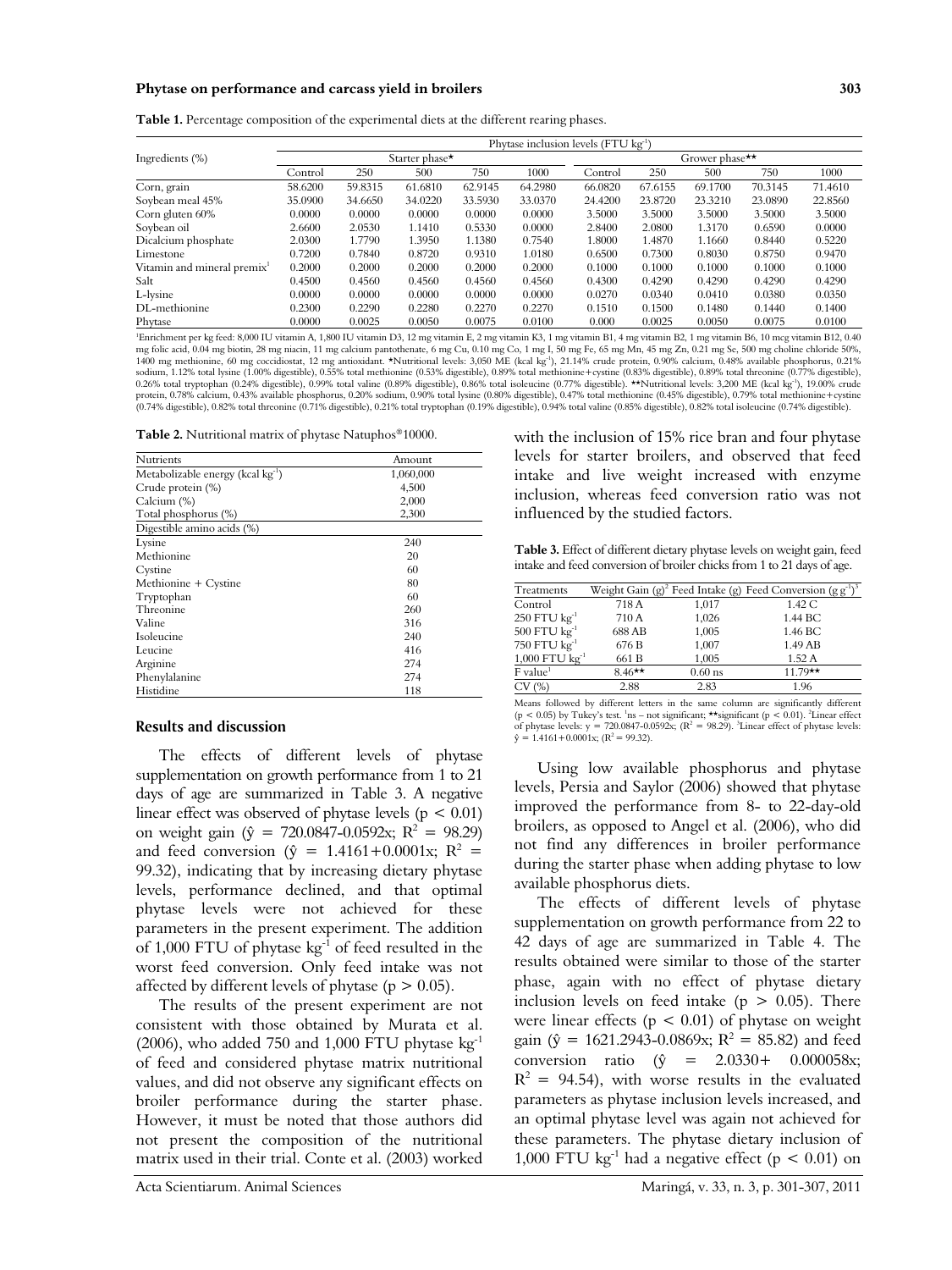feed conversion ratio, as compared to the control treatment. Also weight gain showed negative results when 750 and 1,000 FTU phytase  $kg^{-1}$  of feed where used in the diet ( $p < 0.01$ ).

When studying dietary phytase inclusion and different phosphorus levels from 22 to 42 day of age, Wu et al. (2004) and Viveros et al. (2002) observed positive weight gain results. However, these data cannot be compared with the results of the present study because the aforementioned trials did not consider the enzyme nutritional matrix when formulating the experimental diets.

**Table 4.** Effect of different dietary phytase levels on weight gain, feed intake and feed conversion of broiler chicks from 22 to 42 days of age.

| Treatments                   |           |           | Weight Gain (g) <sup>2</sup> Feed Intake (g) Feed Conversion (g $g^{-1}$ ) <sup>3</sup> |
|------------------------------|-----------|-----------|-----------------------------------------------------------------------------------------|
| Control                      | 1.637 A   | 3.323     | 2.03 B                                                                                  |
| $250$ FTU $\text{kg}^{-1}$   | 1,578 AB  | 3,227     | $2.04$ AB                                                                               |
| $500$ FTU $\text{kg}^{-1}$   | 1,573 AB  | 3,252     | 2.07 AB                                                                                 |
| 750 FTU $kg^{-1}$            | 1,562 B   | 3,255     | 2.08 AB                                                                                 |
| $1,000$ FTU $\text{kg}^{-1}$ | 1.536 B   | 3.203     | 2.08A                                                                                   |
| $F$ value <sup>1</sup>       | $4.84***$ | $2.30$ ns | $3.44***$                                                                               |
| CV(%)                        | 2.62      | 224       | 1.52                                                                                    |

Means followed by different letters in the same column are significantly different ( $p < 0.05$ ) by Tukey's test. <sup>1</sup>ns – not significant; \*\*significant ( $p < 0.01$ ). <sup>2</sup>Linear effect of phytase levels:  $\hat{y} = 1621.2943 - 0.0869x$ ; ( $R^2 = 85.82$ ). <sup>3</sup>Linear effect of phytase levels:  $\hat{y} = 2.0330 + 0.000058x$ ; (R<sup>2</sup> = 94.54).

The effects of different levels of phytase supplementation on growth performance from 1 to 42 days of age are summarized in Table 5. Weight gain, feed intake, and feed conversion ratio were significantly influenced ( $p < 0.01$ ) by dietary phytase level. There were negative linear effects on weight gain ( $\hat{y} = 2341.3803 - 0.1461x$ ,  $R^2 = 96.03$ ), feed conversion ratio ( $\hat{y} = 1.8433 + 0.00007x$ ; R<sup>2</sup> = 98.69) and production efficiency index ( $\hat{y}$  = 292.077-0.0266x;  $R^2 = 85.76$ ). These results indicate that when phytase was added to the feeds, weight gain and production efficiency index declined, and feed conversion ratio worsened. An optimal phytase level was not achieved for these parameters. The different phytase feed inclusion levels tested significantly influenced ( $p < 0.01$ ) weight gain, feed conversion and production efficiency index, and

When levels higher than 500 FTU phytase kg<sup>-1</sup> of feed were added to the feeds, weight gain and production efficiency index were lower as compared to the control treatment. As for feed conversion ratio, the worst results were obtained when 750 and 1.000 FTU phytase kg-1 of feed were included. The results obtained for the total period showing that increasing phytase levels had negative effects on performance parameters are different from literature results (LAN et al., 2002; TEJEDOR et al., 2001; WU et al., 2004). However, in those papers the authors considered only the availability of phosphorus when adding the phytase enzyme, and did not consider other nutrients that are supposedly complexed in phytic acid.

The effects of different levels of phytase supplementation on bone density at 21 and 42 days of age are summarized in Table 6. There was a linear effect ( $p < 0.05$ ) of phytase dietary level on all evaluated bone segments, indicating that bone density decreased as phytase level increased. The inclusion of 250 and 500 FTU phytase kg<sup>-1</sup> of feed and no phytase supplementation (control treatment) promoted the best results. Onyango et al. (2004) evaluated the inclusion of phytase in feeds based on corn and soybean meal with reduced phosphorus content in starter broilers, and observed that bone density, bone mineral content, bone strength, and ash percentage were positively influenced by dietary phytase supplementation.

At 42 days of age, the main effect data indicate a quadratic effect ( $p < 0.01$ ) of phytase dietary inclusion on the bone density of the studied segments of the tibiotarsal bone. Proximal epiphysis bone density decreased  $(\hat{y} = 2.2897 0.00157x+0.000001x^2$ ; R<sup>2</sup> = 67.92) up to the level of 785 FTU, with a minimum density of 1.673 mm Al, whereas above 785 FTU, this value increased.

**Table 5.** Effect of different dietary phytase levels on weight gain, feed intake, feed conversion, viability and production efficiency index of broiler chicks from 1 to 42 days of age.

| Treatments                   | Weight Gain $(g)^2$ | Feed Intake (g) | Feed Conversion $(g g^{-1})^3$ | Viability (%) | Production Efficiency Index <sup>4</sup> |
|------------------------------|---------------------|-----------------|--------------------------------|---------------|------------------------------------------|
| Control                      | 2,355 A             | 4,340           | 1.84 B                         | 97.43         | 296 A                                    |
| $250$ FTU $\text{kg}^{-1}$   | 2.289 AB            | 4,253           | 1.86 AB                        | 96.85         | 284 AB                                   |
| $500$ FTU $\text{kg}^{-1}$   | 2,261 BC            | 4,258           | 1.88 AB                        | 95,32         | 272 B                                    |
| 750 FTU $kg^{-1}$            | 2,239 BC            | 4.262           | 1.90A                          | 97.43         | 272 B                                    |
| $1,000$ FTU $\text{kg}^{-1}$ | 2.191 C             | 4.208           | 1.89A                          | 98.44         | 268 B                                    |
| F value <sup>1</sup>         | $8.64***$           | $1.99$ ns       | $5.07**$                       | 1.21 ns       | $5.73**$                                 |
| CV(%)                        | 2.17                | 1.94            | 49. ،                          | 2.63          | 4.17                                     |

Means followed by different letters in the same column are significantly different (p < 0.05) by Tukey's test. 1 ns – not significant; \*\*significant (p < 0.01). 2 Linear effect of phytase levels:  $\hat{y} = 2341.3803$ -0.1461x (R<sup>2</sup> = 96.03). <sup>3</sup>Linear effect of phytase levels:  $\hat{y} = 1.8433 + 0.00007$ x; (R<sup>2</sup> = 98.69). <sup>4</sup>Linear effect of phytase levels:  $\hat{y} = 292.077$ - $0.0266x$  (R<sup>2</sup> = 85.76).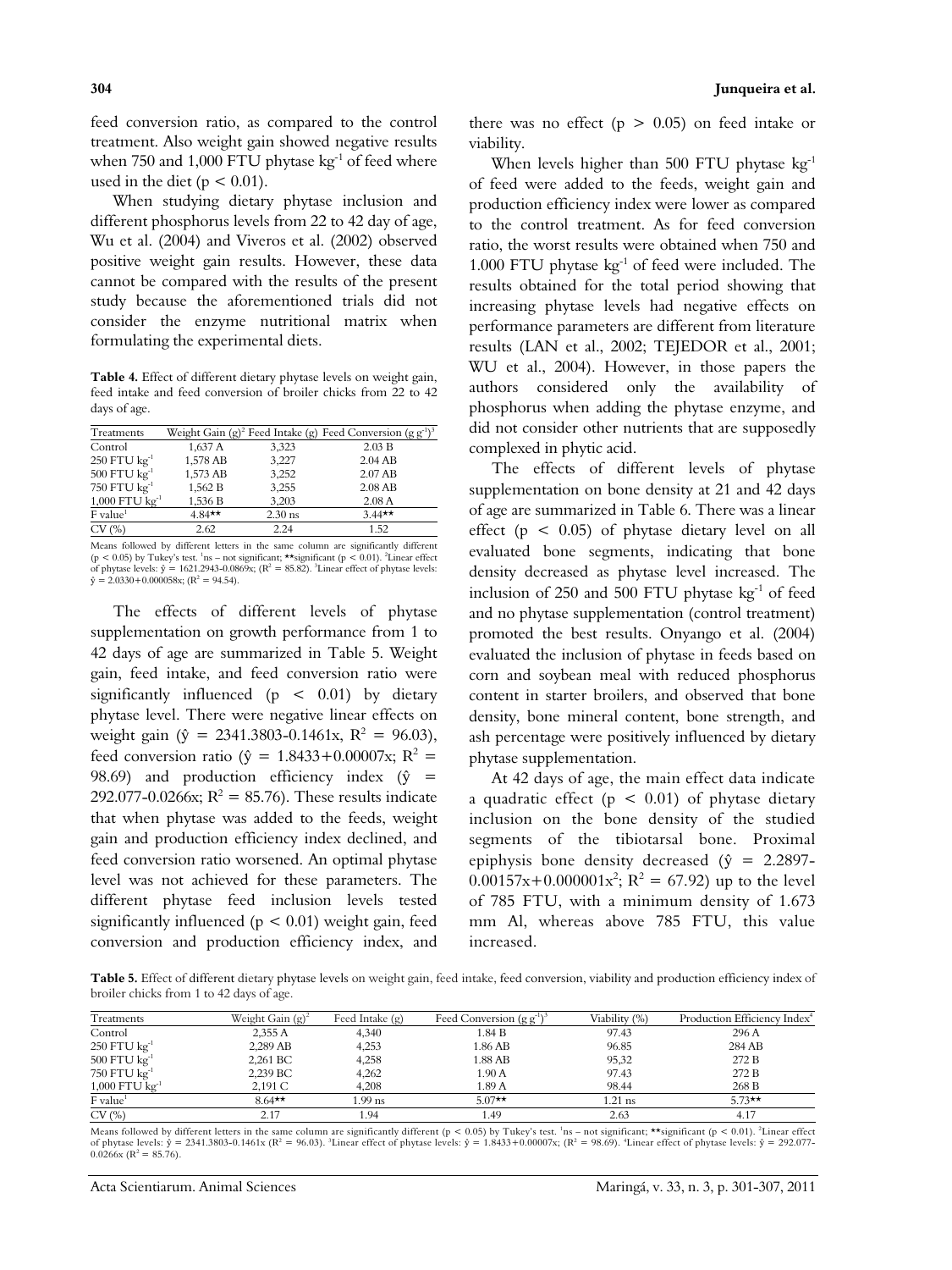#### **Phytase on performance and carcass yield in broilers 305**

**Table 6.** Effect of different dietary phytase levels on proximal epiphysis, diaphysis and distal epiphysis of broiler chicks from 1 to 21 and 22 to 42 days of age.

|                              | Bone density at 21 days of age |                      |                      |  |  |  |
|------------------------------|--------------------------------|----------------------|----------------------|--|--|--|
| Treatments                   | Proximal epiphysis             | Diaphysis            | Distal epiphysis     |  |  |  |
|                              | /mm Al) <sup>2</sup>           | /mm Al) <sup>3</sup> | (mm Al) <sup>4</sup> |  |  |  |
| Control                      | 1.89 AB                        | 2.37A                | 1.53A                |  |  |  |
| $250$ FTU $\text{kg}^{-1}$   | 1.73 AB                        | 1.94 AB              | 1.26 B               |  |  |  |
| $500$ FTU $\text{kg}^{-1}$   | 1.81 A                         | 2.11 AB              | 1.41 A               |  |  |  |
| 750 FTU kg <sup>-1</sup>     | 1.60 B                         | 1.82 B               | 1.17B                |  |  |  |
| $1,000$ FTU $\text{kg}^{-1}$ | 1.67 AB                        | 1.83 B               | 1.19B                |  |  |  |
| $F$ value <sup>1</sup>       | $3.53*$                        | $3.42*$              | $2.58*$              |  |  |  |
| CV(%)                        | 17.31                          | 19.50                | 26.01                |  |  |  |
|                              | Bone density at 42 days of age |                      |                      |  |  |  |
|                              | Proximal epiphysis             | Diaphysis            | Distal epiphysis     |  |  |  |
|                              | (mm Al) <sup>5</sup>           | $(mm \text{ Al})^6$  | (mm Al) <sup>7</sup> |  |  |  |
| Control                      | 2.36                           | 2.23                 | 1.92                 |  |  |  |
| $250$ FTU $\text{kg}^{-1}$   | 1.84                           | 1.67                 | 1.18                 |  |  |  |
| $500$ FTU $\text{kg}^{-1}$   | 1.74                           | 1.74                 | 1.20                 |  |  |  |
| 750 FTU kg <sup>-1</sup>     | 2,02                           | 2.19                 | 1.51                 |  |  |  |
| $1,000$ FTU $\text{kg}^{-1}$ | 1.87                           | 2.27                 | 1.42                 |  |  |  |
| $F$ value <sup>1</sup>       | $5.57**$                       |                      | $9.81**$             |  |  |  |
| CV(%)                        | 16.34                          | 15.97                | 20.82                |  |  |  |

Means followed by different letters in the same column are significantly different (p < 0.05) by Tukey's test. <sup>1</sup>ns - not significant ; \*significant (p < 0.05); \*\* significant (p < 0.01). <sup>2</sup>Linear effect of phytase levels:  $\hat{y} = 1.9127 - 0.00024x$  (R<sup>2</sup> = 25.40). <sup>3</sup>Linear effect of phytase levels:  $\hat{y} = 2.2557 - 0.00048x$  (R<sup>2</sup> = 68.25). <sup>4</sup>Linear effect of phytase levels:  $\hat{y} = 1.4860 - 0.0003x$  (R<sup>2</sup> = 48.85). <sup>5</sup>Quadratic effect of phytase levels:  $\hat{y} = 2.2897 0.00157x+0.000001x^2$  (R<sup>2</sup> = 67.92). <sup>6</sup>Quadratic effect of phytase levesl:  $\hat{y} = 2.1621-0.00195x+0.000002x^2$  (R<sup>2</sup> = 87.25). <sup>7</sup>Quadratic effect of phytase levels:  $\hat{y} = 1.8051 0.0021x+0.000002x^2$  (R<sup>2</sup> = 63.00).

In the diaphysis  $(\hat{y} = 2.1621 0.00195x+0.000002x^2$ ; R<sup>2</sup> = 87.25), the minimum value of 1.687 mm Al was obtained with the addition of 488 FTU phytase, above which this value increased. In the distal epiphysis ( $\hat{y} = 1.8051$ - $0.0021x+0.000002x^2$ ; R<sup>2</sup> = 63.00), the inclusion of up to 525 FTU phytase determined reducing values, with the lowest at 1.234 mm Al; above 525 FTU phytase, the obtained results increased. Considering that calcium and phosphorus are the major mineral in bone structure, the highest availability of these minerals by phytase addition can be explained by the increase in ash percentage in bone density. Broz et al. (1994), Sebastian et al. (1996), Ahmad et al. (2000) and Lan et al. (2002) also showed the increase in bone ash of the tibiotarsal bone by the addition of phytase in the broiler diets. Denbow et al. (1998) observed that the supplementation of 400, 800 and 1,200 FTU  $kg^{-1}$  phytase improved the bone density of broilers at 21 days of age. Catalá-Gregori et al. (2006) observed that birds fed diets containing different total phosphorus levels and supplemented with phytase presented lower bone ash percentage. Most studies that correlate dietary phytase inclusion with phosphorus availability and bone deposition express their results as bone ash and phosphorus percentage and as bone strength (BANKS et al., 2006; MARTINEZ-AMEZCUA et al., 2006; OLIVEIRA et al., 2008; PAYNE et al., 2005; PERSIA: SAYLOR, 2006), and suggest that the

Data from carcass yield and parts are shown in Table 7. There was a quadratic effect for leg and thigh ( $\hat{y}$  = 30.4581+0.0051x-0.000005x<sup>2</sup>  $R^2 = 64.97$ ), and the derivation indicated that the addition of phytase up to  $514$  FTU kg<sup>-1</sup> of feed promotes an increase in yield. Other values for yield were not affected ( $p > 0.05$ ) by phytase levels. These results are in agreement with Bharathidhasan et al. (2009), who observed a marginal increase in dressing percentage and carcass yield in birds fed with diets containing enzyme level at 0, 250, 500, 750 and  $1,000$  g ton<sup>-1</sup> of feed. Also, Jordão Filho et al. (2006) did not find differences using 500 until 1,500 FTU phytase kg-1 of feed.

**Table 7.** Effect of different dietary phytase levels on carcass yield, breast yield, leg and thigh yield, wing yield and back yield of broiler chicks at 42 days of age.

| Treatments                   | Carcass<br>Yield (%) | <b>Breast</b><br>Yield $(\%)$ | Leg and Thigh<br>Yield $(\%)^2$ | Wing<br>Yield (%) Yield (%) | Back      |
|------------------------------|----------------------|-------------------------------|---------------------------------|-----------------------------|-----------|
| Control                      | 69.09                | 32.91                         | 32.39 A                         | 10.75                       | 22.49     |
| $250$ FTU $\text{kg}^{-1}$   | 69.97                | 32.47                         | 31.22 AB                        | 10.75                       | 23.61     |
| $500$ FTU $\text{kg}^{-1}$   | 69.14                | 33.24                         | 31.55 AB                        | 11.19                       | 22.77     |
| 750 $FTU$ $kg^{-1}$          | 68.69                | 31.84                         | 30.63 B                         | 11.01                       | 22.83     |
| $1,000$ FTU $\text{kg}^{-1}$ | 69.51                | 32.82                         | 30.70 B                         | 10.58                       | 23.14     |
| $F$ value <sup>1</sup>       | $0.83$ ns            | $1.10$ ns                     | $4.00**$                        | $1.06$ ns                   | $0.66$ ns |
| CV(%)                        | 2.66                 | 538                           | 397                             | 749                         | 795       |

Means followed by different letters in the same column are significantly different (p < 0.05) by Tukey's test.  $\ln s$  – not significant; \*\*significant (p < 0.01). <sup>2</sup>Quadratic effect of phytase levels:  $\hat{y} = 30.4581 + 0.0051x - 0.000005x^2$  (R<sup>2</sup> = 64.97).

#### **Conclusion**

The inclusion of 250 FTU phytase  $kg<sup>-1</sup>$  of feed resulted in similar performance of the broilers that received the control diet with the higher level of dicalcium phosphate; however, above this level, the addition of phytase enzyme determined a linear decrease on bird performance and a negative impact on bone development. The best leg and thigh yield was obtained in 514 FTU phytase  $kg^{-1}$  feed level. The availability of nutrients in the commercial product, as indicated by the manufacturer, may have determined these results, suggesting that product nutritional matrix should be reviewed, and the need for further studies with the product.

#### **Acknowledgments**

The authors wish to thank Fapesp (proc. 2005/56681-0) for financial support.

#### **References**

AHMAD, T.; RASOOL, S.; SARWAR, M.; HAQ, A.; HSAN, Z. Effect of microbial phytase produced from a fungus aspergillus niger on biovailability of phosphorus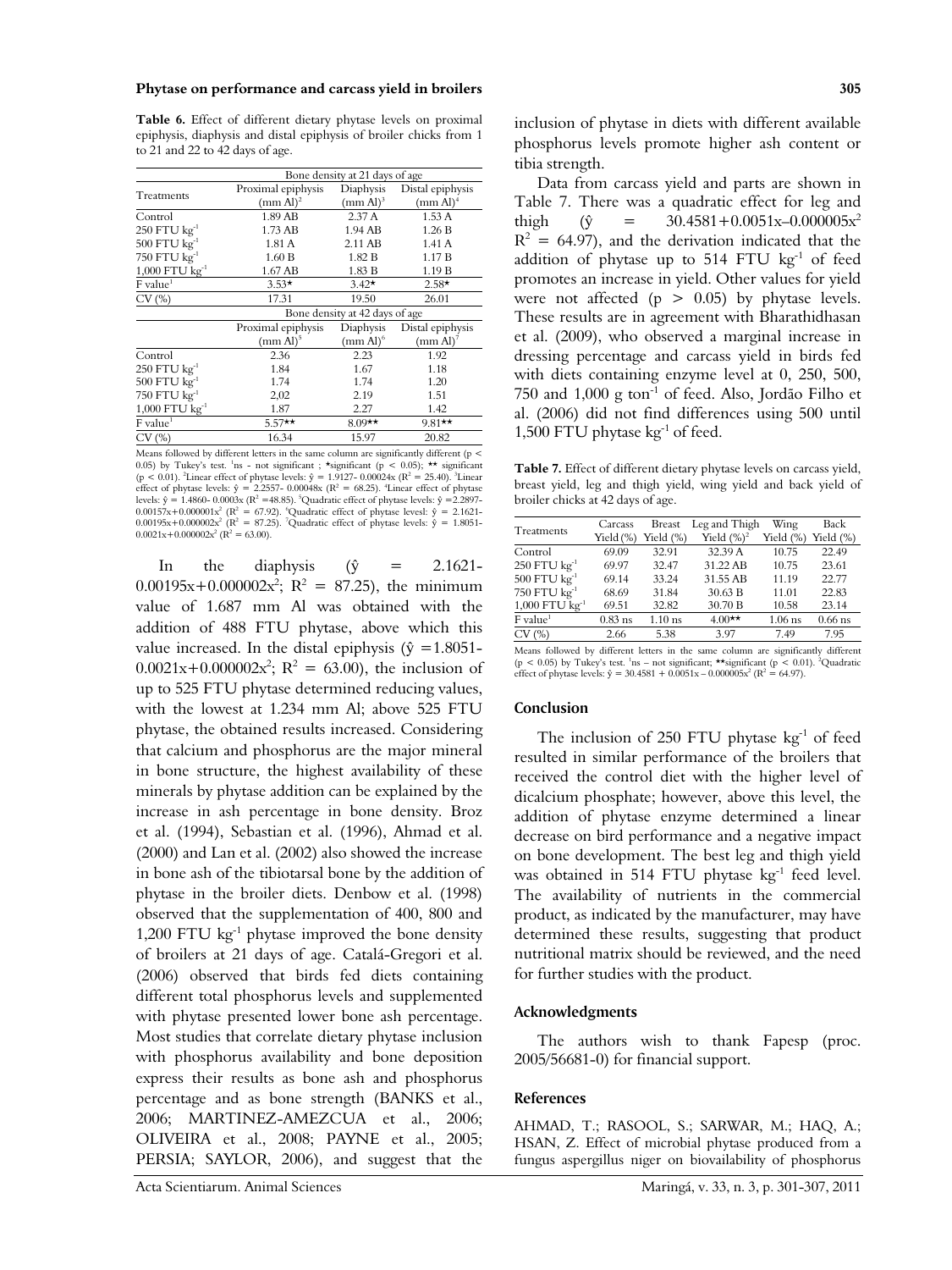and calcium in broiler chickens. **Animal Feed Science and Technology**, v. 83, n. 2, p. 103-114, 2000.

ANGEL, R.; SAYLOR, W. W.; MITCHELL, A. D.; POWERS, W.; APPLEGATE, T. J. Effect of dietary phosphorus, phytase, and 25 – hydroxycholecalciferol on broiler chicken bone mineralization, litter phosphorus, and processing yields. **Poultry Science**, v. 85, n. 7, p. 1200-1211, 2006.

BANKS, K. M.; THOMPSON, K. L.; JAYNES, P.; APPLEGATE, T. J. The effect of copper on the efficacy of phytase, growth, and phosphorus retention in broiler chicks. **Poultry Science**, v. 83, n. 8, p. 1335-1341, 2006.

BHARATHIDHASAN, A.; CHANDRASEKARAN, D.; NATARAJAN, A.; RAVI, R.; EZHILVALAVAN, S. Effect of enzyme supplementation on carcass quality, intestinal viscosity and ileal digestibilities of broilers to nutrient reduced diet. **Tamilnadu Journal of Veterinary and Animal Sciences**, v. 5, n. 6, p. 239-245, 2009.

BROZ, J.; OLDALE, P.; PERRIN-VOLTZ, A-H; RYCHEN, G.; SCHULZE, J.; SIMÕES NUNES, C. Effect of supplemental phytase on performance and phosphorus utilization in broiler chickens fed a low phosphorus diet without addition of inorganic phosphates. **British Poultry Science**, v. 35, n. 2, p. 273-280, 1994.

CATALÁ-GREGORI, P.; GARCÍA, V.; HERNÁNDEZ, F.; MADRID, J.; CERÓN, J. J. Response of broilers to feeding low - calcium and phosphorus diets plus phytase under different environmental conditions: Body weight and tibiotarsus mineralization. **Poultry Science**, v. 85, n. 11, p. 1923-1931, 2006.

CONTE, A. J.; TEIXEIRA, A. S.; FIALHO, E. T.; SCHOULTEN, N. A.; BERTECHINI, A. G. Efeito da fitase e xilanase sobre o desempenho e as características ósseas de frangos de corte alimentados com dietas contendo farelo de arroz. **Revista Brasileira de Zootecnia**, v. 32, n. 5, p. 1147-1156, 2003.

COOPER, R. J.; GOWING, H. S. Mammalian small intestine phytase (EC 3.1.3. 8). **British Journal of Nutrition**, v. 50, n. 3, p. 673-678, 1983.

COSGROVE, D. J. **Inositol phosphates**: their chemistry, biochemistry and physiology. New York: Elsevier Scientific Publishing Co., 1980.

DENBOW, D. M.; RAVINDRAN, V.; KORNEGAY, E. T.; SELF, B. B.; HULET, R. M. Improving phosphorus availability in soybean meal for broilers by supplemental phytase. **Poultry Science**, v. 74, n. 11, p. 1831-1842, 1995.

DENBOW, D. M.; GRABAU, E. A.; LACY, G. H.; KORNEGAY, E. T.; RUSSELL, D. R.; UMBECK, P. F. Soybeans transformed with a fungal phytase gene improve phosphorus availability for broilers. **Poultry Science**, v. 77, n. 6, p. 878- 88, 1998.

EECKHOUT, W.; DE PAEPE, M. Total phosphorus, phytate-phosphorus and phytase activity in plant feedstuffs. **Animal Feed Science and Technology**, v. 47, n. 1-2, p. 19-29, 1994.

JORDÃO FILHO, J.; VILAR DA SILVA, J. H.; FERNANDES, A. C.; TEIXEIRA, E. N. M.; RIBEIRO, M. L. G.; COSTA, F. G. P. Níveis de P disponível e de

fitase na ração de frangos de 22 a 42 dias. **Revista Brasileira de Ciência Avícola**, v. 8, supl., p. 107, 2006.

LAN, G. Q., ABDULLAH, N.; JALALUDIN, S.; HO, Y. W. Efficacy of supplementation of a phytase–producing bacterial culture on the performance and nutrient use of broiler chickens fed corn – soybean meal diets. **Poultry Science**, v. 81, n. 10, p. 1522-1532, 2002.

LOUZADA, M. J. Q.; PELÁ, C. A.; BELANGERO, W. D.; SANTOS-PINTO, R. Metodologia para avaliação de densidade em imagem radiográfica. **Revista Brasileira de Engenharia Biomédica**, v. 14, n. 2, p. 37-47, 1998.

MARTINEZ-AMEZCUA, C.; PARSONS, C. M.; BAKER, D. H. Effect of microbial phytase and citric acid on phosphorus bioavailability, apparent metabolizable energy, and amino acid digestibility in distillers dried grains with solubles in chicks. **Poultry Science**, v. 85, n. 3, p. 470-475, 2006.

MOHANNA, C.; NYS, Y. Changes in zinc and manganese availability in broiler chicks induced by vegetal and microbial phytases. **Animal Feed Science and Technololy**, v. 77, n. 3-4, p. 241-253, 1999.

MURATA, L. S.; OLIVEIRA, A. S. C.; CORDEIRO, C. D. C.; McMANUS, C. M.; REZENDE, M. J. M.; SANTANNA, A. P. Desempenho de frangos de corte consumindo dieta com diferentes níveis de fitase. **Revista Brasileira de Ciência Avícola**, supl. 8, p. 133, 2006.

OLIVEIRA, M. C.; MARQUES, R. H.; GRAVENA, R. A.; BRUNO, L. D. G.; RODRIGUES, E. A.; MORAES, V. M. B. Qualidade óssea de frangos alimentados com dietas com fitase e níveis reduzidos de fósforo disponível. **Acta Scientiarum. Animal Sciences**, v. 30, n. 3, p. 263-268, 2008.

ONYANGO, E. M.; BEDFORD, M. R.; ADEOLA, O. The yeast production system in which Escherichia coli phytase is expressed may affect growth performance, bone ash, and nutrient use in broiler chicks. **Poultry Science**, v. 83, n. 3, p. 421-427, 2004.

PALLAUF, J.; HOHLER, D.; RIMBACH, G. Effekt einer zulage an mikrobieller phytase zu einer mais-sojadiät auf die scheinbare absorption von Mg, Fe, Cu, Mn und Zn sowie auf parametter des zinkstatus beim ferkel. **Journal of Animal Physiology and Animal Nutrition**, v. 68, n. 1, p. 1-9, 1992.

PAYNE, R. L.; LAVERGNE, T. K.; SOUTHERN, L. L. A comparison of two sources of phytase in liquid and dry forms in broilers. **Poultry Science**, v. 84, n. 2, p. 265-272, 2005.

PERSIA, M. E.; SAYLOR, W. W. Effects of broiler strain, dietary nonphytate phosphorus, and phytase supplementation on chick performance and tibia ash. **The Journal of Applied Poultry Research**, v. 15, n. 1, p. 72-81, 2006.

QIAN, H.; KORNEGAY, E. T.; DENBOW, D. M. Utilization of phytate phosphorus and calcium as influenced by microbial phytase, cholecalciferol and the calcium:total phosphorus ratio in broiler diets. **Poultry Science**, v. 76, n. 1, p. 37-46, 1997.

QIAN, H.; VEIT, H. P.; KORNEGAY, E. T.; RAVINDRAN, V.; DENBOW, D. M. Effects of